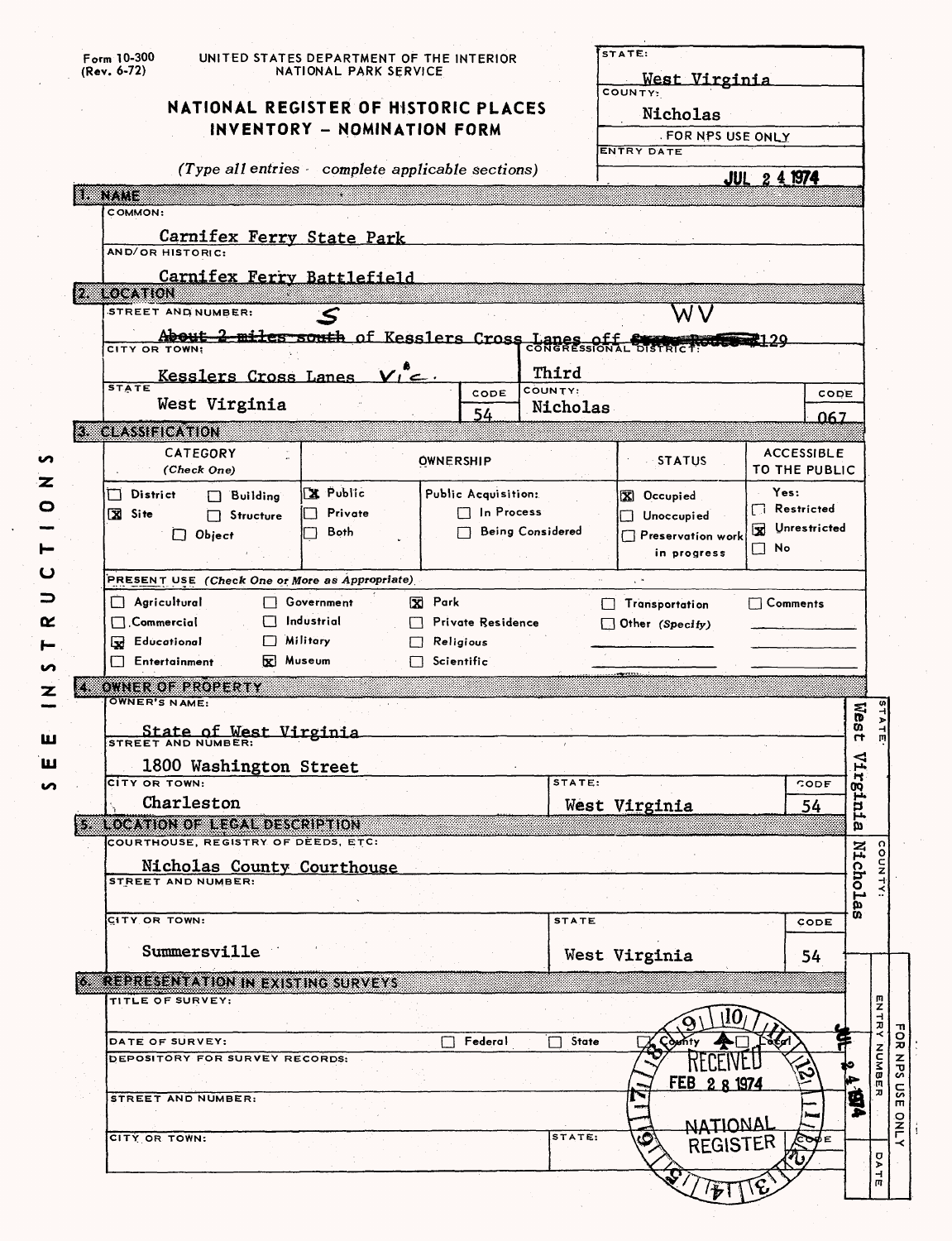| ងនទេរាង          |                           |                                    |
|------------------|---------------------------|------------------------------------|
|                  |                           | (Check One)                        |
| <b>CONDITION</b> | Excellent<br>Good<br>Fair | Deteriorated<br>Ruins<br>Unexposed |
|                  | (Check One)               | (Check One)                        |
|                  | Altered<br>Unaltered      | Original Site<br>Moved             |

**DESCRIBE THE PRESENT AND ORIGINAL (if known) PHYSICAL APPEARANCE**

Carnifex Ferry Battlefield consists of more than 150 acres of farmland and wooded area north of the confluence of Meadow and Gauley rivers in Nicholas County, West Virginia. During the battle of September 1861, Confederate and Union forces were camped about the entirety of what is now the park, the former to the south and latter to the north of the grounds. Near the present entrance to the battlefield are evidences of trenches and the road leading to the ferry over which Confederate General John B. Floyd retreated. No less than 150 rifle pits are plainly visible to the left of the entrance in a wooded area.

One of the striking aspects of physical appearance is the abundance of native shrubbery, including rhododendron, little laurel, mountain laurel, service, wild plum, wild crabapple, holly, hemlock, white pine and various hardwoods. The view of the Gauley River from the site of General Floyd's commissary is of rugged cliffs creating a great gorge.

Since 1950 the open farmland has been developed for tourists. A house was erected for the park superintendent, and the old, battle-scarred Patterson house was restored for use as a museum of Civil War relics. This building stood between Union and Confederate lines and was struck by numerous stray shots; after the final engagement it was used as a Federal hospital. Little changed since the time of its Yankee occupation, the farm house is today a white, two-story building with thatched gabled roof, shiplap wooden siding, a porch with sloping thatched roof to the front and a lean-to addition to the rear.



**rn**

 $\overline{z}$  $\overline{a}$  $\rightarrow$  $\overline{\mathbf{x}}$  $\sim$ O ⊣

 $\bullet$  $\overline{z}$ **S** 

**in**  $\mathbf{m}$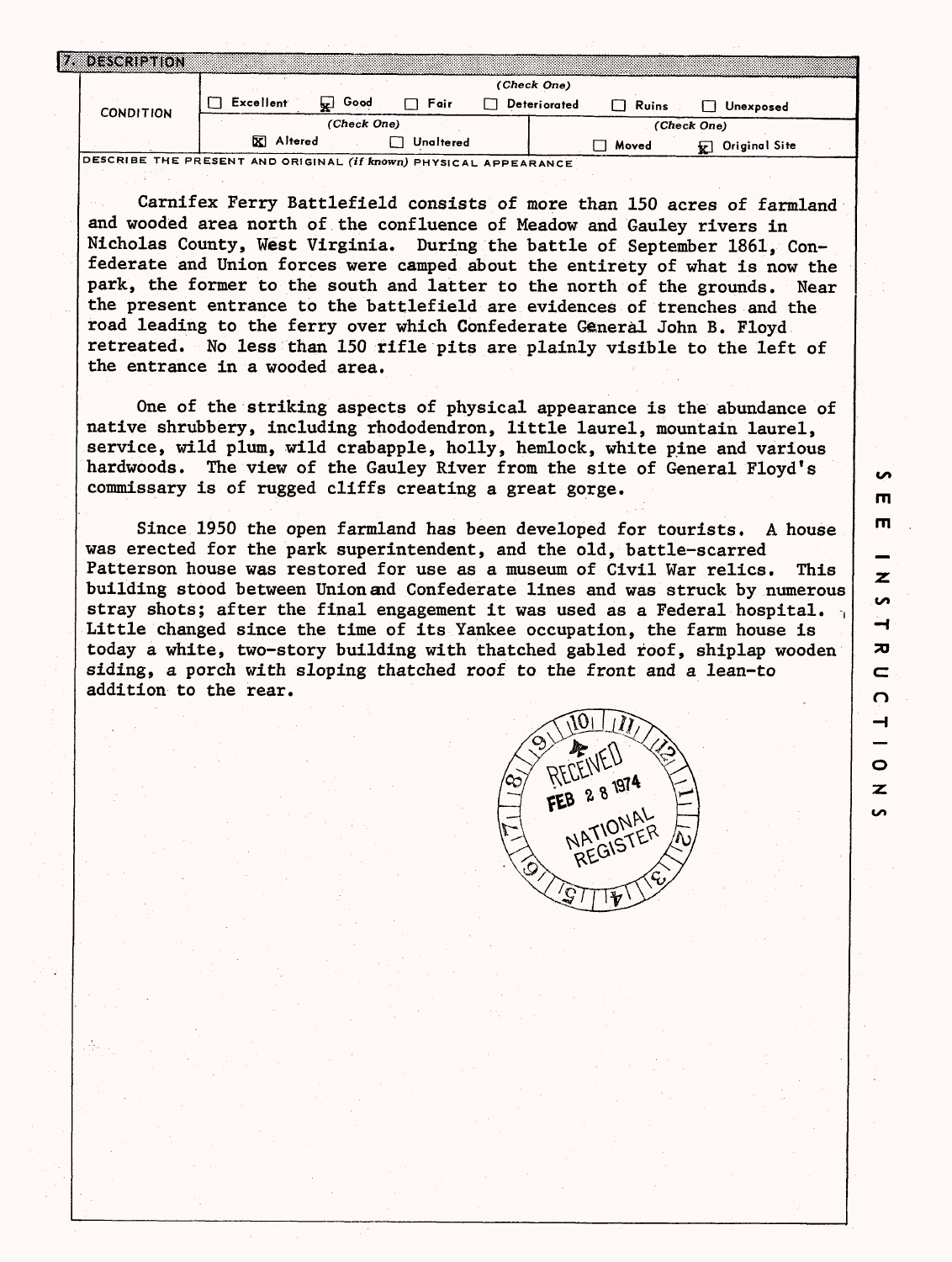| PERIOD (Check One or More as Appropriate)                |                         |                       |                 |
|----------------------------------------------------------|-------------------------|-----------------------|-----------------|
| Pre-Columbian  <br>П.                                    | 16th Century            | 18th Century          | 20th Century    |
| 15th Century<br>1 I                                      | 17th Century            | 19th Century<br>囡     |                 |
| SPECIFIC DATE(S) (If Applicable and Known)               |                         | August-September 1861 |                 |
| AREAS OF SIGNIFICANCE (Check One or More as Appropriate) |                         |                       |                 |
| Abor iginal                                              | Education<br>П          | Political             | Urban Planning  |
| Prehistoric                                              | Engineering<br>П        | Religion/Phi.         | Other (Specify) |
| <b>Historic</b><br>. .                                   | Industry<br>п           | losophy               |                 |
| Agriculture                                              | <b>Invention</b><br>۱۱. | Science<br>l 1        |                 |
| Architecture                                             | Landscape               | Sculpture             |                 |
| Art<br>П                                                 | Architecture            | Social/Human-<br>ΓЗ   |                 |
| Commerce                                                 | Literature              | itarian               |                 |
| Communications                                           | Military<br>x           | Theater               |                 |
| Conservation<br>┓                                        | Music                   | Transportation        |                 |

As a result of the Battle of Carnifex Ferry, the threat of Confederate General John B. Floyd to the Union positions in the Kanawha Valley was forever diminished. Of still greater importance was the fact that failure of his campaign at the Ferry freed a large part of the Valley to participate in West Virginia's statehood movement through a referendum, scheduled for October 24, 1861, on the question of the division of Virginia.

In August 1861, Confederate troops moved into the Valley; they were commanded by General John B. Floyd, the controversial Secretary of War in President Buchanan's Cabinet and former governor of Virginia. As soon as Union General George B. McClellan learned of Floyd's advance, he sent his subordinate, Brigadier General William S. Rosecrans, into the area to prevent Confederate domination. Rosecrans then established a defensive perimeter from Gauley Bridge to Cheat Mountain, placing the southernmost section under the command of Brigadier General J.D. Cox. Even though this and other precautions were taken, Southern forces succeeded in crossing the Gauley River barrier at Carnifex Ferry and defeating Union troops under Colonel E. B. Tyler at Cross Lanes (now Kesslers Cross Lanes) to the north. Then they fortified at Camp Gauley and awaited Northern retaliation.

Floyd did not have to wait long, for as soon as Rosecrans learned of the Confederate menace he departed from his headquarters at Clarksburg and heade for Carnifex Ferry, gathering about 7,000 troops on the way. When news came of this advancement, Floyd asked for reinforcements, but General Henry A. Wise, another ex-governor of Virginia, was jealous of Floyd's authority and used his own discretion in sending what proved to be too small a number to strengthen Floyd's troops sufficiently.

At Carnifex Ferry on September 10, 1861, Rosecrans ordered Brigadier General Henry W. Benham to reconnoiter the Confederate line. Floyd's troops engaged Benham's party in the afternoon and a battle ensued. By midnight Floyd realized his opponent's superior strength and withdrew his command from the Ferry. His escape was a remarkable feat considering the odds he faced at Camp Gauley and the narrow roads over which he was forced to retreat. This withdrawal, however, was a shattering blow to Confederates in the Valley and took pressure off residents participation in the coming referendum.